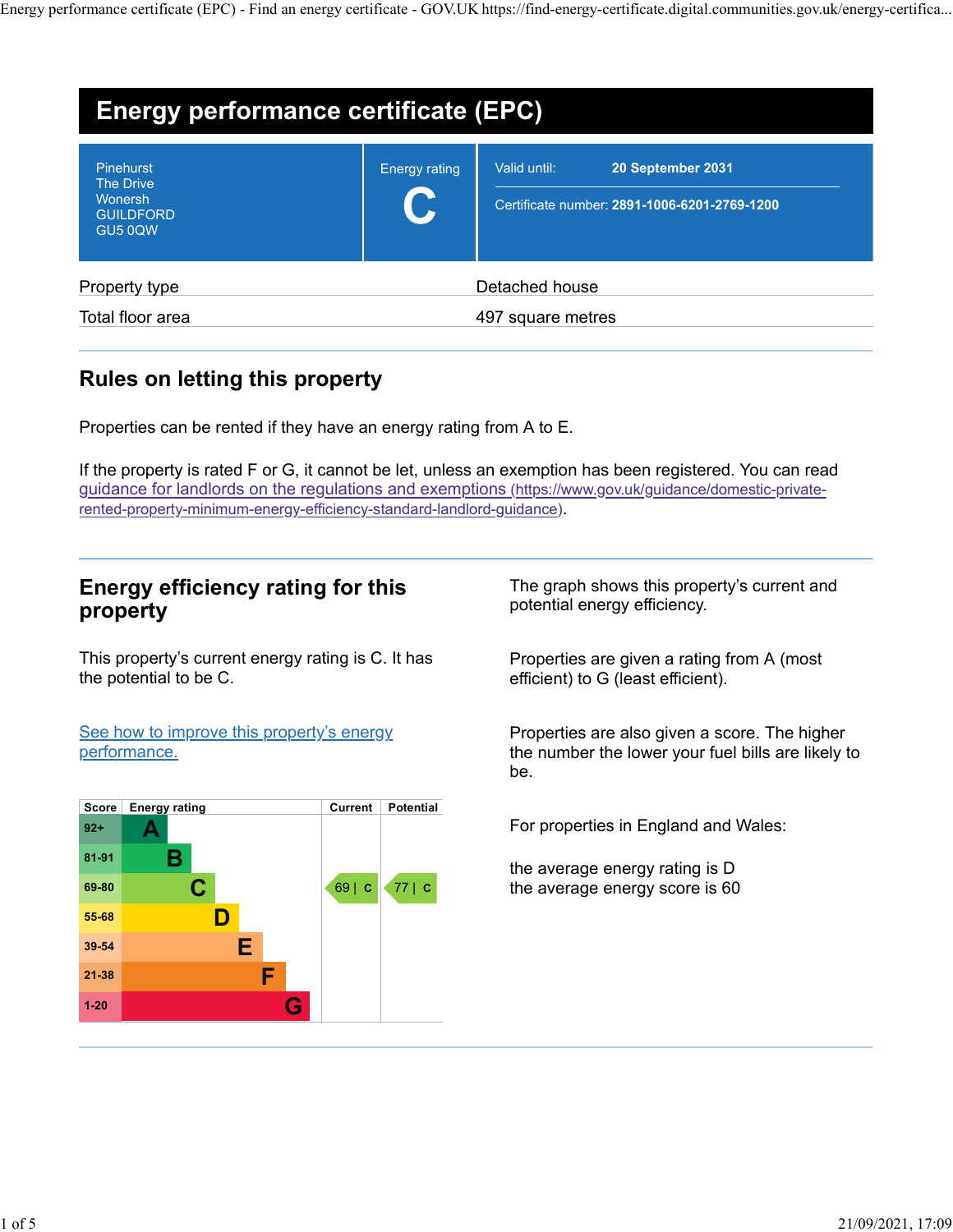# Breakdown of property's energy performance

- very good (most efficient)
- good
- average
- poor
- very poor (least efficient)

| This section shows the energy performance for features of this property. The assessment does not<br>consider the condition of a feature and how well it is working.<br>Each feature is assessed as one of the following:<br>• very good (most efficient)<br>$\bullet$ good<br>$\bullet$ average<br>$\bullet$ poor<br>• very poor (least efficient)<br>When the description says "assumed", it means that the feature could not be inspected and an assumption<br>has been made based on the property's age and type.<br><b>Description</b><br><b>Feature</b><br>Wall<br>Cavity wall, as built, no insulation (assumed)<br>Wall<br>Cavity wall, as built, insulated (assumed)<br>Pitched, 300 mm loft insulation<br>Roof<br>Pitched, insulated (assumed)<br>Roof<br>Roof room(s), insulated (assumed)<br>Roof<br>Fully double glazed<br>Window<br>Boiler and radiators, mains gas<br>Main heating<br>Main heating control<br>Programmer, room thermostat and TRVs<br>Hot water<br>From main system<br>Low energy lighting in all fixed outlets<br>Lighting<br>Suspended, no insulation (assumed)<br>Floor<br>Solid, insulated (assumed)<br>Floor | Rating<br>Poor<br>Good<br>Very good |
|-------------------------------------------------------------------------------------------------------------------------------------------------------------------------------------------------------------------------------------------------------------------------------------------------------------------------------------------------------------------------------------------------------------------------------------------------------------------------------------------------------------------------------------------------------------------------------------------------------------------------------------------------------------------------------------------------------------------------------------------------------------------------------------------------------------------------------------------------------------------------------------------------------------------------------------------------------------------------------------------------------------------------------------------------------------------------------------------------------------------------------------------------|-------------------------------------|
|                                                                                                                                                                                                                                                                                                                                                                                                                                                                                                                                                                                                                                                                                                                                                                                                                                                                                                                                                                                                                                                                                                                                                 |                                     |
|                                                                                                                                                                                                                                                                                                                                                                                                                                                                                                                                                                                                                                                                                                                                                                                                                                                                                                                                                                                                                                                                                                                                                 |                                     |
|                                                                                                                                                                                                                                                                                                                                                                                                                                                                                                                                                                                                                                                                                                                                                                                                                                                                                                                                                                                                                                                                                                                                                 |                                     |
|                                                                                                                                                                                                                                                                                                                                                                                                                                                                                                                                                                                                                                                                                                                                                                                                                                                                                                                                                                                                                                                                                                                                                 |                                     |
|                                                                                                                                                                                                                                                                                                                                                                                                                                                                                                                                                                                                                                                                                                                                                                                                                                                                                                                                                                                                                                                                                                                                                 |                                     |
|                                                                                                                                                                                                                                                                                                                                                                                                                                                                                                                                                                                                                                                                                                                                                                                                                                                                                                                                                                                                                                                                                                                                                 |                                     |
|                                                                                                                                                                                                                                                                                                                                                                                                                                                                                                                                                                                                                                                                                                                                                                                                                                                                                                                                                                                                                                                                                                                                                 |                                     |
|                                                                                                                                                                                                                                                                                                                                                                                                                                                                                                                                                                                                                                                                                                                                                                                                                                                                                                                                                                                                                                                                                                                                                 |                                     |
|                                                                                                                                                                                                                                                                                                                                                                                                                                                                                                                                                                                                                                                                                                                                                                                                                                                                                                                                                                                                                                                                                                                                                 |                                     |
|                                                                                                                                                                                                                                                                                                                                                                                                                                                                                                                                                                                                                                                                                                                                                                                                                                                                                                                                                                                                                                                                                                                                                 |                                     |
|                                                                                                                                                                                                                                                                                                                                                                                                                                                                                                                                                                                                                                                                                                                                                                                                                                                                                                                                                                                                                                                                                                                                                 |                                     |
|                                                                                                                                                                                                                                                                                                                                                                                                                                                                                                                                                                                                                                                                                                                                                                                                                                                                                                                                                                                                                                                                                                                                                 |                                     |
|                                                                                                                                                                                                                                                                                                                                                                                                                                                                                                                                                                                                                                                                                                                                                                                                                                                                                                                                                                                                                                                                                                                                                 | Good                                |
|                                                                                                                                                                                                                                                                                                                                                                                                                                                                                                                                                                                                                                                                                                                                                                                                                                                                                                                                                                                                                                                                                                                                                 | Very good                           |
|                                                                                                                                                                                                                                                                                                                                                                                                                                                                                                                                                                                                                                                                                                                                                                                                                                                                                                                                                                                                                                                                                                                                                 | Average                             |
|                                                                                                                                                                                                                                                                                                                                                                                                                                                                                                                                                                                                                                                                                                                                                                                                                                                                                                                                                                                                                                                                                                                                                 | Good                                |
|                                                                                                                                                                                                                                                                                                                                                                                                                                                                                                                                                                                                                                                                                                                                                                                                                                                                                                                                                                                                                                                                                                                                                 | Good                                |
|                                                                                                                                                                                                                                                                                                                                                                                                                                                                                                                                                                                                                                                                                                                                                                                                                                                                                                                                                                                                                                                                                                                                                 | Good                                |
|                                                                                                                                                                                                                                                                                                                                                                                                                                                                                                                                                                                                                                                                                                                                                                                                                                                                                                                                                                                                                                                                                                                                                 | Very good                           |
|                                                                                                                                                                                                                                                                                                                                                                                                                                                                                                                                                                                                                                                                                                                                                                                                                                                                                                                                                                                                                                                                                                                                                 | N/A                                 |
|                                                                                                                                                                                                                                                                                                                                                                                                                                                                                                                                                                                                                                                                                                                                                                                                                                                                                                                                                                                                                                                                                                                                                 | N/A                                 |
| Floor<br>Suspended, insulated (assumed)                                                                                                                                                                                                                                                                                                                                                                                                                                                                                                                                                                                                                                                                                                                                                                                                                                                                                                                                                                                                                                                                                                         | N/A                                 |
| Secondary heating<br>Room heaters, mains gas                                                                                                                                                                                                                                                                                                                                                                                                                                                                                                                                                                                                                                                                                                                                                                                                                                                                                                                                                                                                                                                                                                    | N/A                                 |
| <b>Primary energy use</b>                                                                                                                                                                                                                                                                                                                                                                                                                                                                                                                                                                                                                                                                                                                                                                                                                                                                                                                                                                                                                                                                                                                       |                                     |
| The primary energy use for this property per year is 173 kilowatt hours per square metre (kWh/m2).                                                                                                                                                                                                                                                                                                                                                                                                                                                                                                                                                                                                                                                                                                                                                                                                                                                                                                                                                                                                                                              |                                     |

#### Primary energy use

### Additional information

Additional information about this property:

Cavity fill is recommended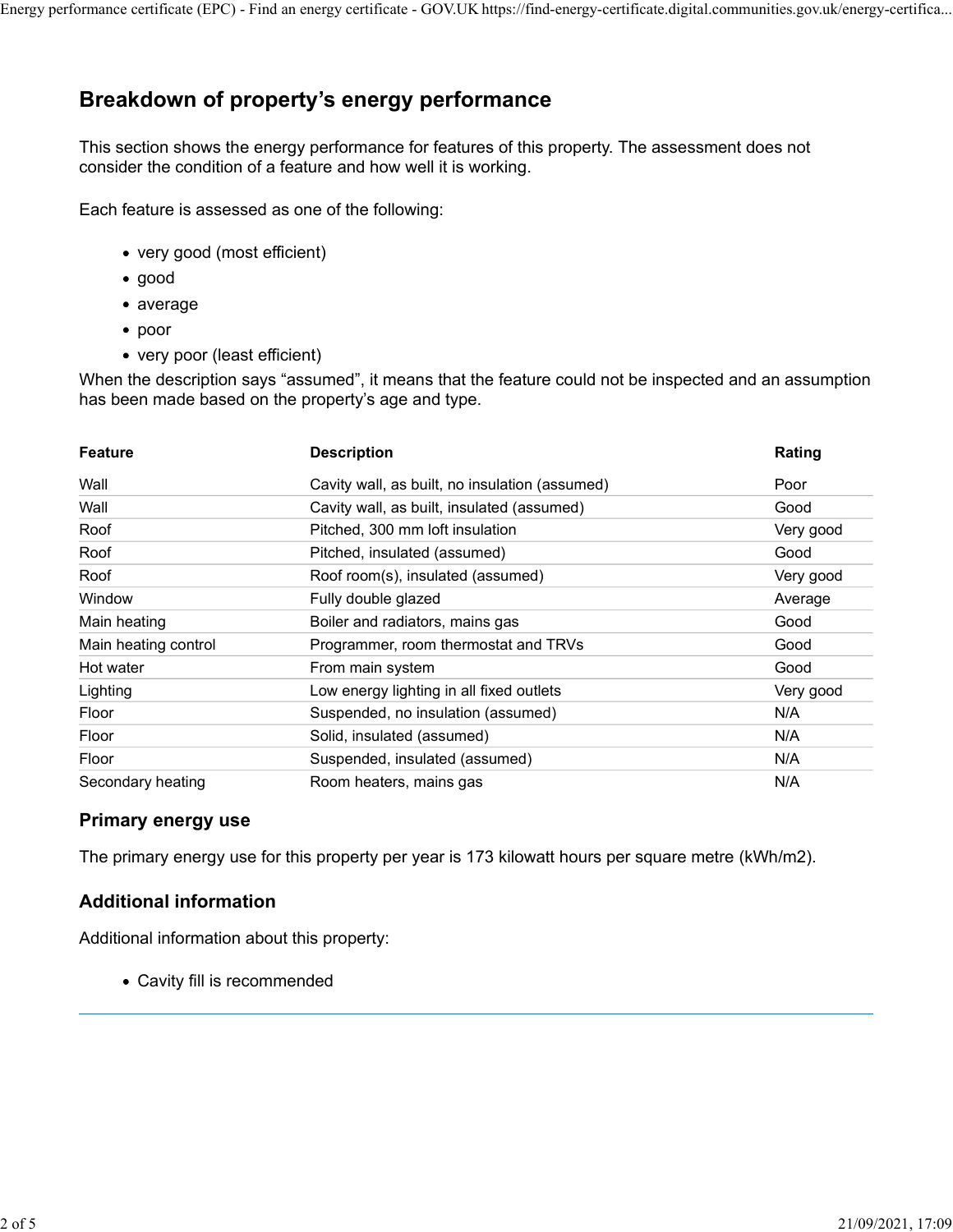## Environmental impact of this property

One of the biggest contributors to climate change is carbon dioxide (CO2). The energy used for heating, lighting and power in our homes produces over a quarter of the UK's CO2 emissions.

| An average household<br>produces        | 6 tonnes of CO2    |
|-----------------------------------------|--------------------|
| This property produces                  | 15.0 tonnes of CO2 |
| This property's potential<br>production | 12.0 tonnes of CO2 |

By making the recommended changes, you could reduce this property's CO2 emissions by 3.0 tonnes per year. This will help to protect the environment.

Environmental impact ratings are based on assumptions about average occupancy and energy use. They may not reflect how energy is consumed by the people living at the property.

## How to improve this property's energy performance

| used for neating, lighting and power in our<br>homes produces over a quarter of the UK's CO2<br>emissions. |                    | assumptions about average occupancy and<br>energy use. They may not reflect how energy is<br>consumed by the people living at the property. |                              |
|------------------------------------------------------------------------------------------------------------|--------------------|---------------------------------------------------------------------------------------------------------------------------------------------|------------------------------|
| An average household<br>produces                                                                           | 6 tonnes of CO2    |                                                                                                                                             |                              |
| This property produces                                                                                     | 15.0 tonnes of CO2 |                                                                                                                                             |                              |
| This property's potential<br>production                                                                    | 12.0 tonnes of CO2 |                                                                                                                                             |                              |
| How to improve this property's energy performance                                                          |                    |                                                                                                                                             |                              |
|                                                                                                            |                    | Making any of the recommended changes will improve this property's energy efficiency.                                                       |                              |
| $C(69)$ to $C(77)$ .                                                                                       |                    | If you make all of the recommended changes, this will improve the property's energy rating and score from                                   |                              |
| <b>Recommendation</b>                                                                                      |                    | <b>Typical installation cost</b>                                                                                                            | <b>Typical yearly saving</b> |
| 1. Cavity wall insulation                                                                                  |                    | £500 - £1,500                                                                                                                               | £323                         |
| 2. Floor insulation (suspended floor)                                                                      |                    | £800 - £1,200                                                                                                                               | £133                         |
| 3. Solar photovoltaic panels                                                                               |                    | £3,500 - £5,500                                                                                                                             | £353                         |
|                                                                                                            |                    |                                                                                                                                             |                              |
| Paying for energy improvements                                                                             |                    |                                                                                                                                             |                              |

### Paying for energy improvements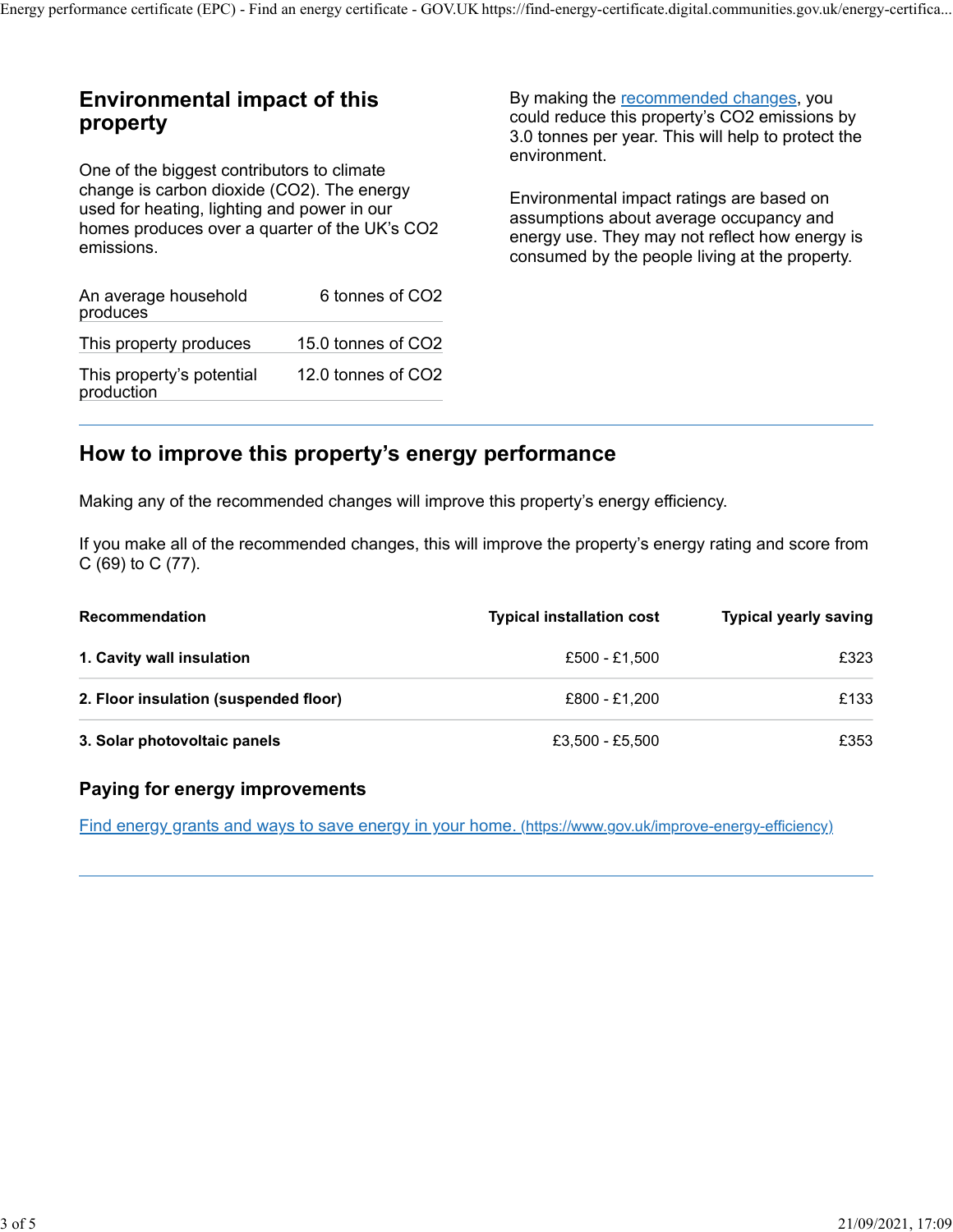## Estimated energy use and potential savings

| Estimated yearly energy<br>cost for this property | £2847 | <b>Estimated energy used to</b> |
|---------------------------------------------------|-------|---------------------------------|
| Potential saving                                  | £456  | Space heating                   |

The estimated cost shows how much the average household would spend in this property for heating, lighting and hot water. It is not based on how energy is used by the people living at the property.

The estimated saving is based on making all of the recommendations in how to improve this property's energy performance.

For advice on how to reduce your energy bills visit Simple Energy Advice (https://www.simpleenergyadvice.org.uk/).

#### Heating use in this property

### $\epsilon$ 2847 Estimated energy used to heat this property

|                                                                      | s://find-energy-certificate.digital.communities.gov.uk/energy-certifica                         |  |
|----------------------------------------------------------------------|-------------------------------------------------------------------------------------------------|--|
| Heating a property usually makes up the<br>majority of energy costs. |                                                                                                 |  |
|                                                                      | Estimated energy used to heat this property                                                     |  |
| Space heating                                                        | 49949 kWh per year                                                                              |  |
| Water heating                                                        | 3155 kWh per year                                                                               |  |
| insulation                                                           | Potential energy savings by installing                                                          |  |
|                                                                      | Type of insulation Amount of energy saved                                                       |  |
| Cavity wall insulation 5631 kWh per year                             |                                                                                                 |  |
|                                                                      | You might be able to receive Renewable Heat<br>Incentive payments (https://www.gov.uk/domestic- |  |

You might be able to receive Renewable Heat Incentive payments (https://www.gov.uk/domesticrenewable-heat-incentive). This will help to reduce carbon emissions by replacing your existing heating system with one that generates renewable heat. The estimated energy required for space and water heating will form the basis of the payments.